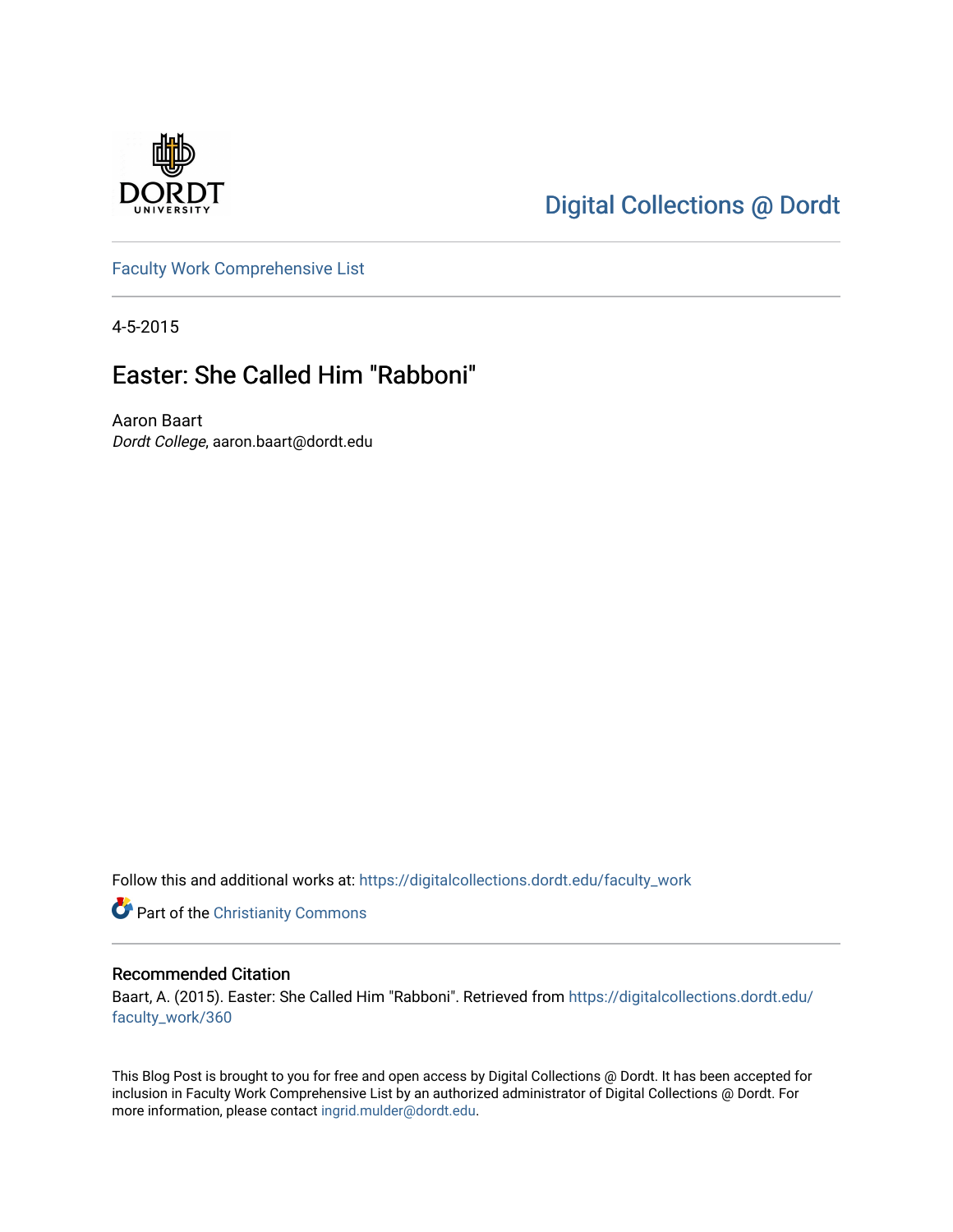### Easter: She Called Him "Rabboni"

#### Abstract

Posting about the resurrection story from In All Things - an online hub committed to the claim that the life, death, and resurrection of Jesus Christ has implications for the entire world.

<http://inallthings.org/easter-she-called-him-rabboni/>

#### Keywords

In All Things, Easter, resurrection, belief and doubt

#### **Disciplines**

**Christianity** 

#### **Comments**

[In All Things](http://inallthings.org/) is a publication of the [Andreas Center for Reformed Scholarship and Service](http://www.dordt.edu/services_support/andreas_center/) at Dordt [College](http://www.dordt.edu/).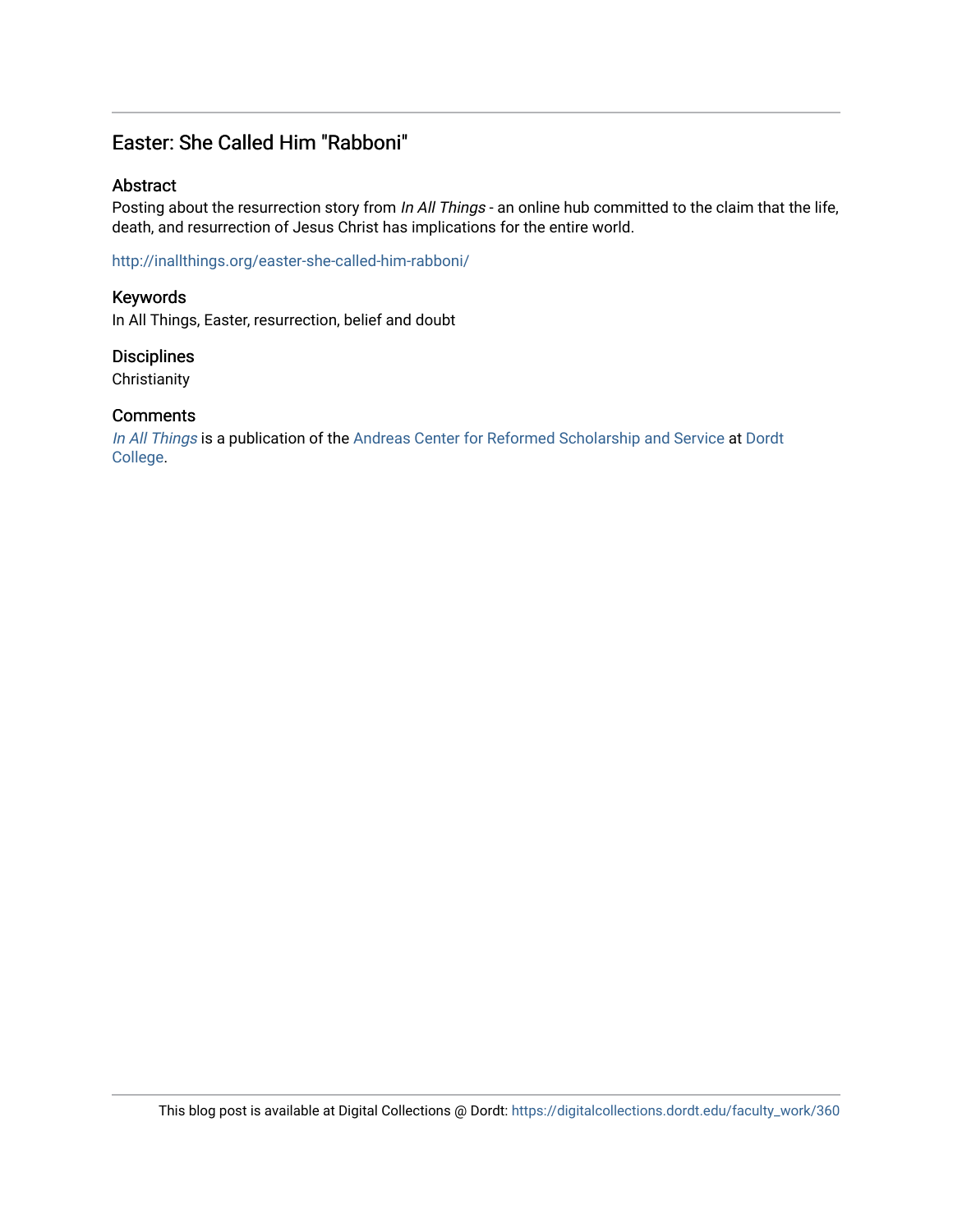# **Easter: She Called Him "Rabboni"**

**inallthings.org**[/easter-she-called-him-rabboni/](http://inallthings.org/easter-she-called-him-rabboni/)

#### Aaron Baart

*Now Mary stood outside the tomb crying. As she wept, she bent over to look into the tomb and saw two angels in white, seated where Jesus' body had been, one at the head and the other at the foot. They asked her, "Woman, why are you crying?" "They have taken my Lord away," she said, "and I don't know where they have put him." At this, she turned around and saw Jesus standing there, but she did not realize that it was Jesus. He asked her, "Woman, why are you crying? Who is it you are looking for?" Thinking he was the gardener, she said,* "Sir, if you have carried him away, tell me where you have put him, and I will get him." Jesus *said to her, "Mary." She turned toward him and cried out in Aramaic, "Rabboni!" (which means "Teacher"). Jesus said, "Do not hold on to me, for I have not yet ascended to the Father. Go instead to my brothers and tell them, 'I am ascending to my Father and your Father, to my God and your God.'" Mary Magdalene went to the disciples with the news: "I have seen the Lord!" And she told them that he had said these things to her.–John20:11-18*

Throughout Jesus' earthly ministry so many clear and obvious themes emerge: his healing of those who are broken, his concern for those in the margins, his obsession with his Father's kingdom. And yet, following the resurrection, the only thing Jesus' appearances to his followers seem to have in common is that all of them have nothing in common. Peter receives a threefold restoration to match his threefold denial. John, who we now know is a faster runner than Peter (see John 20:4), is said to have believed as soon as he saw the linen strips that formerly bound Jesus (20:8). The majority of the disciples meet the resurrected Christ while locked behind closed doors, only to have him prove his identity with the scars in his hands and sides. Strangely, after this he breathes on them in a sort of re-creation moment reminiscent of the Creation account in Genesis 2. Just as the Father had breathed life into man's lungs to start the story, Jesus breathes new life into the disciples on the other side of the grave. Then there is Thomas. Thomas is typically associated with doubt (e.g. Doubting Thomas) but maybe just maybe, wanting to see the tangible evidence of Christ's resurrection is more a model of faith than doubt, something we should all aspire to.

The only other character in John's Gospel to encounter Jesus after the resurrection is Mary Magdalene. Mary's encounter is also unique. At first, she doesn't recognize the man who had once cast seven demons out of her (Luke 8:2); the man whose ministry she helped support financially (Luke 8:1-3); who she had seen with her own eyes at the foot of the cross (John 19:25); and even watched be placed in the tomb (Matthew 15:47). Now, in John 20:14-15, even in conversation with the resurrected Jesus, she doesn't yet know who she is interacting with. Shouldn't she have known right away? Finally, it appears to be in the mere mention of her name or maybe the manner in which he said it, that she finally recognizes that this is her dear friend, Jesus.

Despite the confusion caused either by Mary's grief or the slightly different nature of the resurrected Christ, Jesus certainly knows *her*. And Mary finally realizes she isn't conversing with just any gardener. She is conversing with the same voice who spoke the first garden ever into place—the Garden of Eden. The Gardener who once walked in the cool of the day with the first man and now with humankind, ready to be born again. The Gardener whose ultimate garden city will be every followers' home. And so her realization